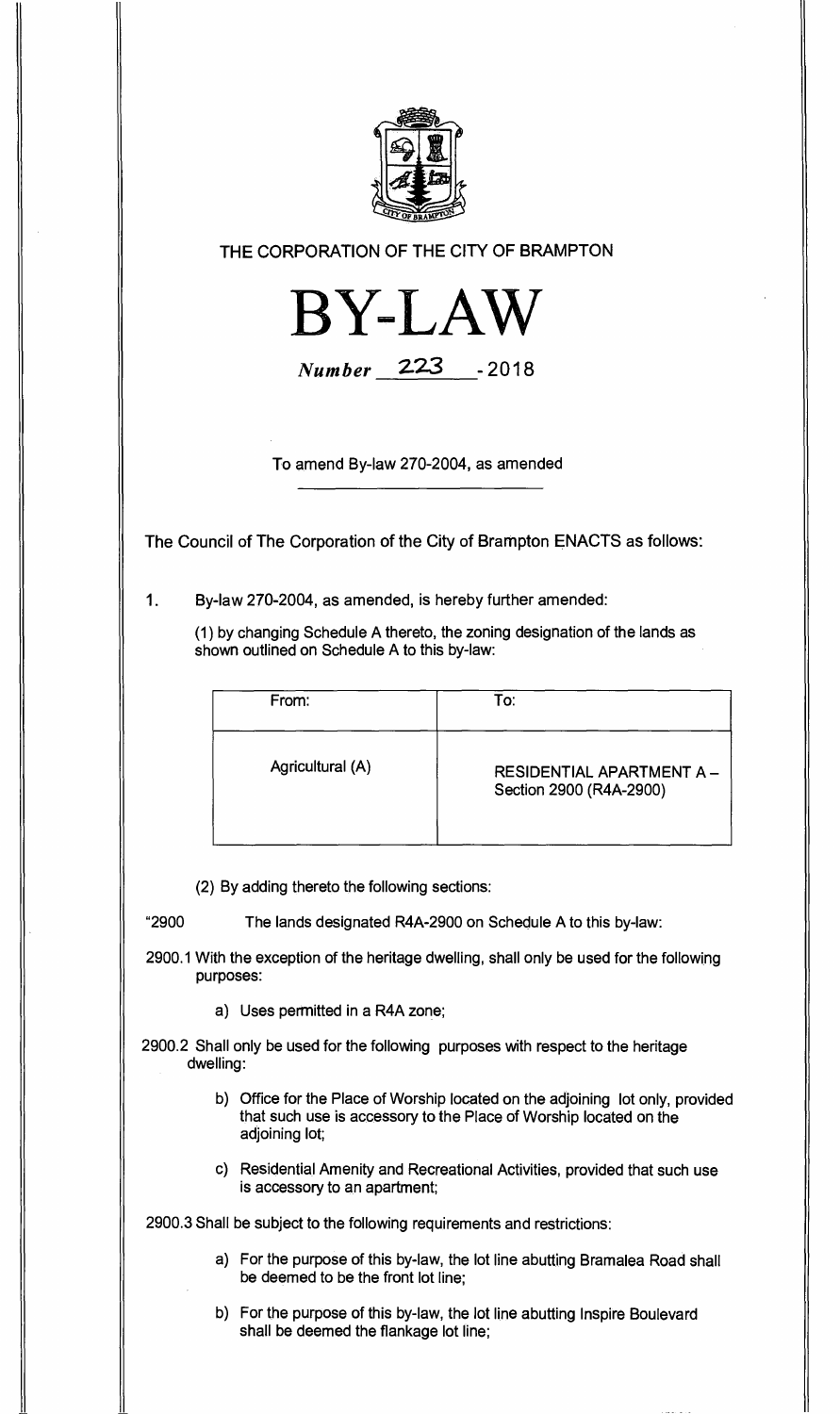- c) Minimum Front Yard Depth: 6.0 metres;
- d) Minimum Exterior Side Yard Width: 4.0 metres;
- e) With the exception of the heritage building, all buildings shall comply with the Minimum Interior Side Yard Width requirements of the R4A zone;
- f) Minimum Interior Side Yard Width to the heritage building: 2.5 metres;
- g) Minimum Front Yard Depth to the heritage building: 10.0 metres
- h) Minimum Rear Yard Setback to the limits of the R4A-2900 zone boundary: 7.0 metres;
- i) Minimum setback to a Daylight Triangle: 2.6 metres;
- j) A canopy projection at a minimum height of 3.5 metres above grade may encroach an additional 1.6 metres into the required setback to the Daylight Triangle;
- k) Minimum BUilding Height: 4 storeys;
- I) Maximum Building Height: **6 storeys;**
- m) Maximum Lot Coverage: 40%;
- n) Minimum Landscaped Open Space: 30% of the lot area, including a minimum 3.0 metres wide landscaped open space strip along the lot line abutting Inspire Boulevard, except at approved access locations;
- o) Maximum Floor Space Index: No requirements;
- p) Parking, including both resident and visitor spaces, shall be provided at a total rate of 1.2 spaces per residential unit;
- q) Surface visitor parking spaces may be shared and used in conjunction with the Place of Worship located on the adjoining lot.
- 2900.4 Shall also be subject to the requirements and restrictions relating to the R4A zone and all the general provisions of this by-law which are not in conflict with those set out in Section 2900.3"."

**ENACTED and PASSED this 12th day of September, 2018.** 

| Approved as to<br>form.    |  |  |  |  |
|----------------------------|--|--|--|--|
| 2018/08/21                 |  |  |  |  |
| AWP                        |  |  |  |  |
|                            |  |  |  |  |
|                            |  |  |  |  |
| Approved as to<br>content. |  |  |  |  |
| 2018/08/21                 |  |  |  |  |

| 9.67<br>auade |
|---------------|
| frey, Mayor   |
| RAM<br>Ġ.     |
| ٠<br>≖.       |

**Peter Fay, City Clerk**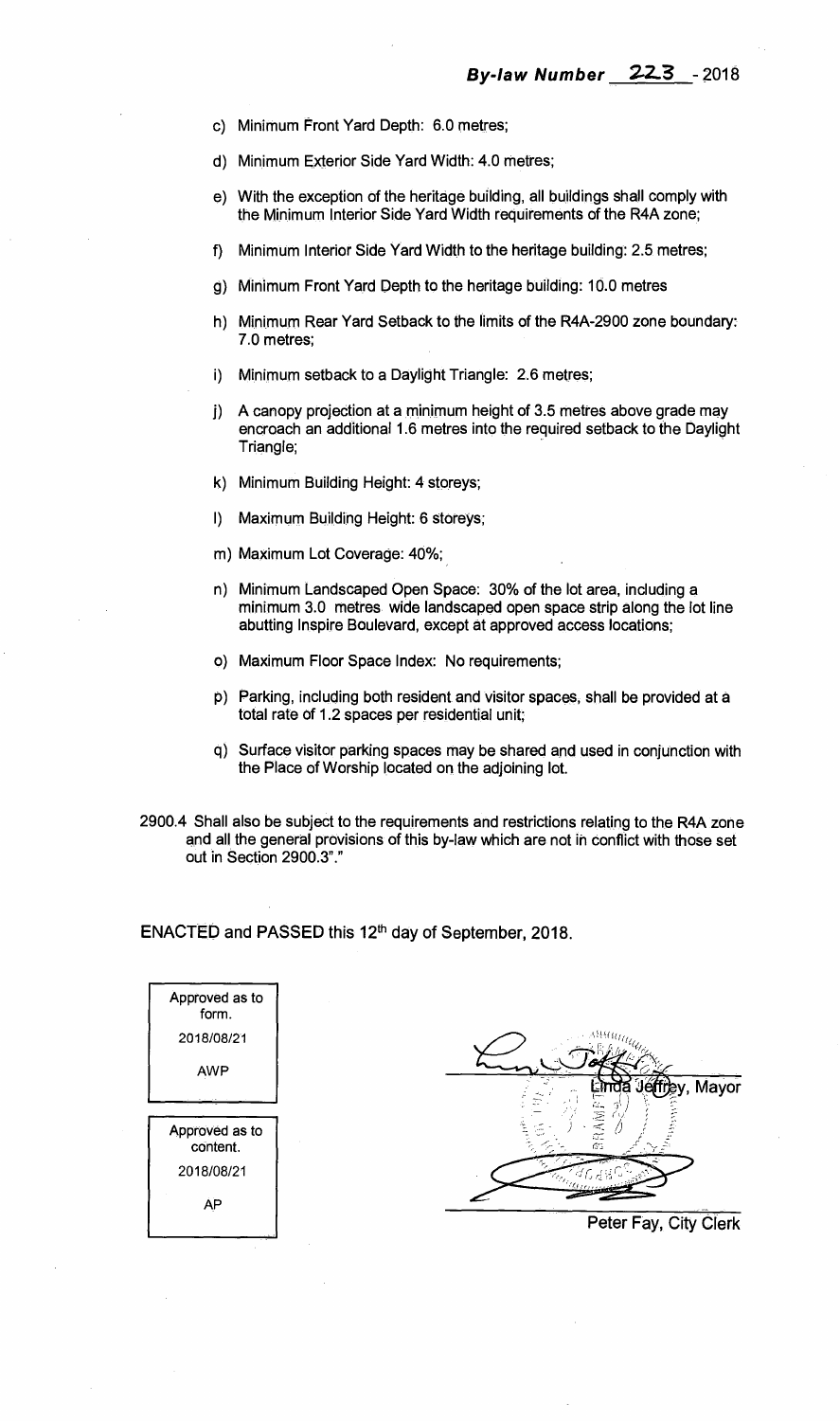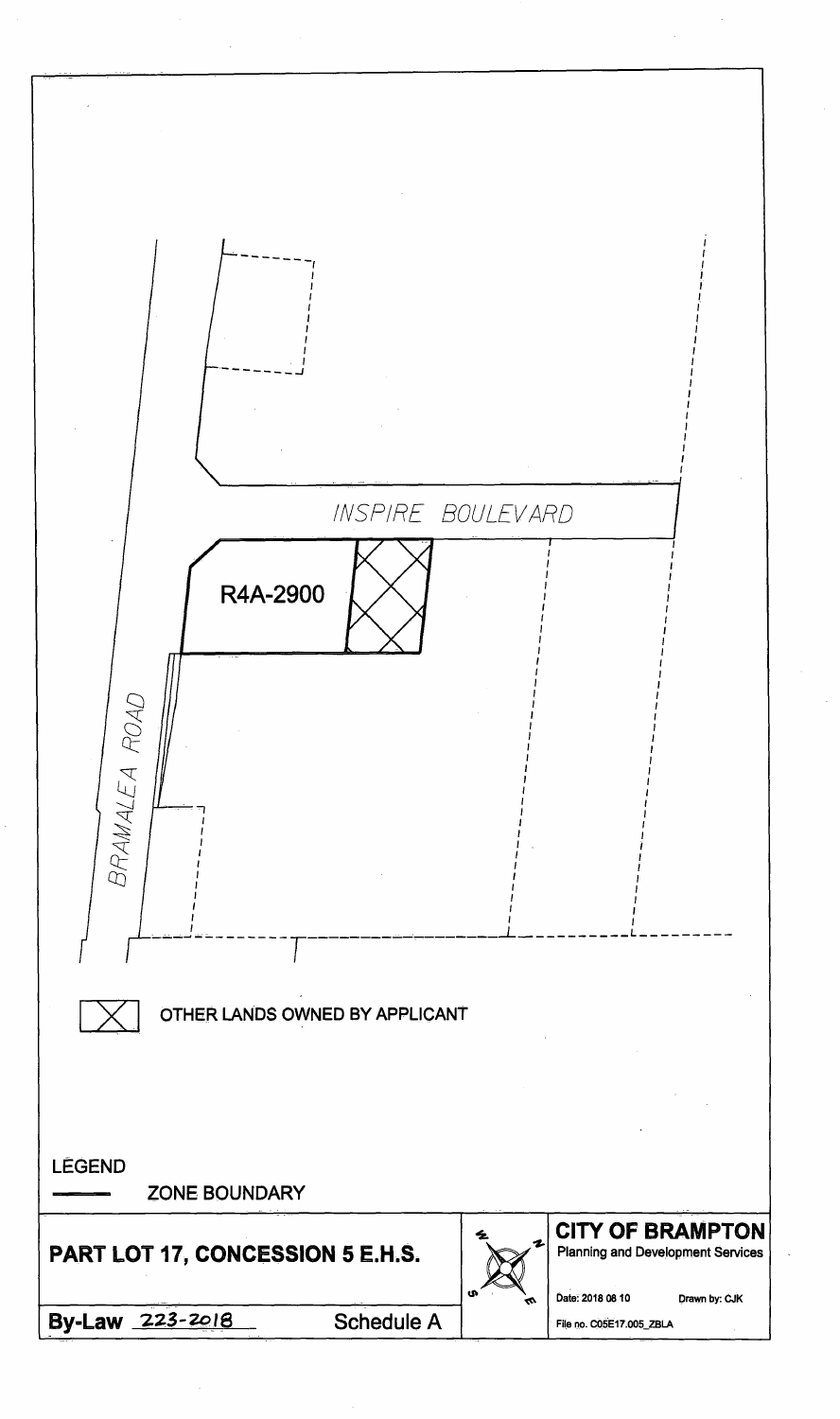